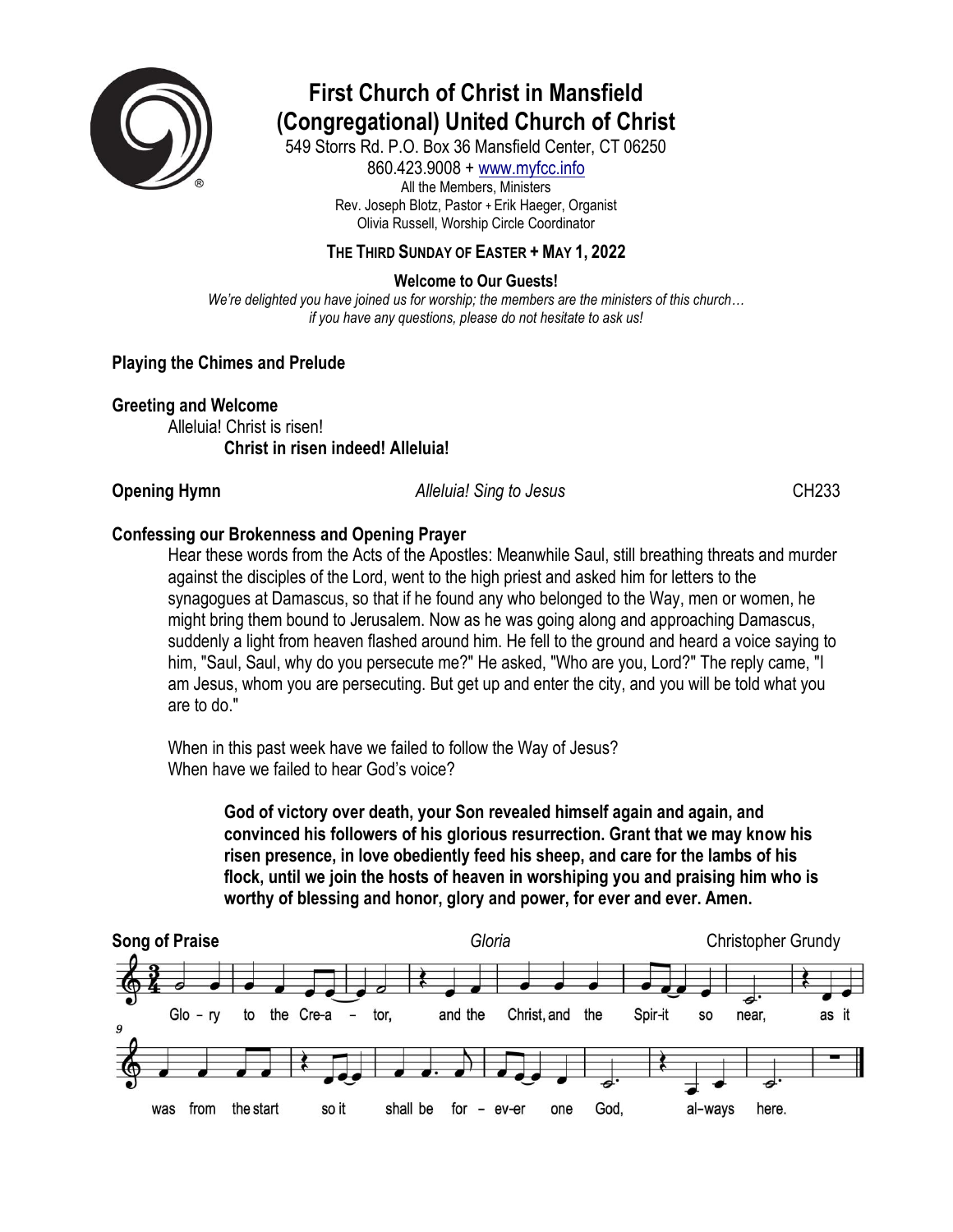### **Christian Scripture** Revelation 5:11-14

Then I looked, and I heard the voice of many angels surrounding the throne and the living creatures and the elders; they numbered myriads of myriads and thousands of thousands, singing with full voice, "Worthy is the Lamb that was slaughtered to receive power and wealth and wisdom and might and honor and glory and blessing!" Then I heard every creature in heaven and on earth and under the earth and in the sea, and all that is in them, singing, "To the one seated on the throne and to the Lamb be blessing and honor and glory and might forever and ever!" And the four living creatures said, "Amen!" And the elders fell down and worshiped.



I will exalt you, O God, because you have lifted me up **and have not let my enemies triumph over me.** O my God, I cried out to you, and you restored me to health. **You brought me up, O God, from the dead; you restored my life as I was going down to the grave. (response)**

May all your servants sing to you, O God,

and give thanks for the remembrance of your holiness.

**For your wrath endures but the twinkling of an eye, your favor for a lifetime.**

Weeping may spend the night, but joy comes in the morning.

**O God, be my helper."**

You have turned my wailing into dancing;

you have put off my sack-cloth and clothed me with joy.

**Therefore my heart sings to you without ceasing; O my God, I will give you thanks for ever. (response)**

**Gospel** John 21:1-19

After these things Jesus showed himself again to the disciples by the Sea of Tiberias; and he showed himself in this way. Gathered there together were Simon Peter, Thomas called the Twin, Nathanael of Cana in Galilee, the sons of Zebedee, and two others of his disciples. Simon Peter said to them, "I am going fishing." They said to him, "We will go with you." They went out and got into the boat, but that night they caught nothing. Just after daybreak, Jesus stood on the beach; but the disciples did not know that it was Jesus. Jesus said to them, "Children, you have no fish, have you?" They answered him, "No." He said to them, "Cast the net to the right side of the boat, and you will find some." So they cast it, and now they were not able to haul it in because there were so many fish. That disciple whom Jesus loved said to Peter, "It is the Lord!" When Simon Peter heard that it was the Lord, he put on some clothes, for he was naked, and jumped into the sea. But the other disciples came in the boat, dragging the net full of fish, for they were not far from the land, only about a hundred yards off. When they had gone ashore, they saw a charcoal fire there, with fish on it, and bread. Jesus said to them, "Bring some of the fish that you have just caught." So Simon Peter went aboard and hauled the net ashore, full of large fish, a hundred fifty-three of them; and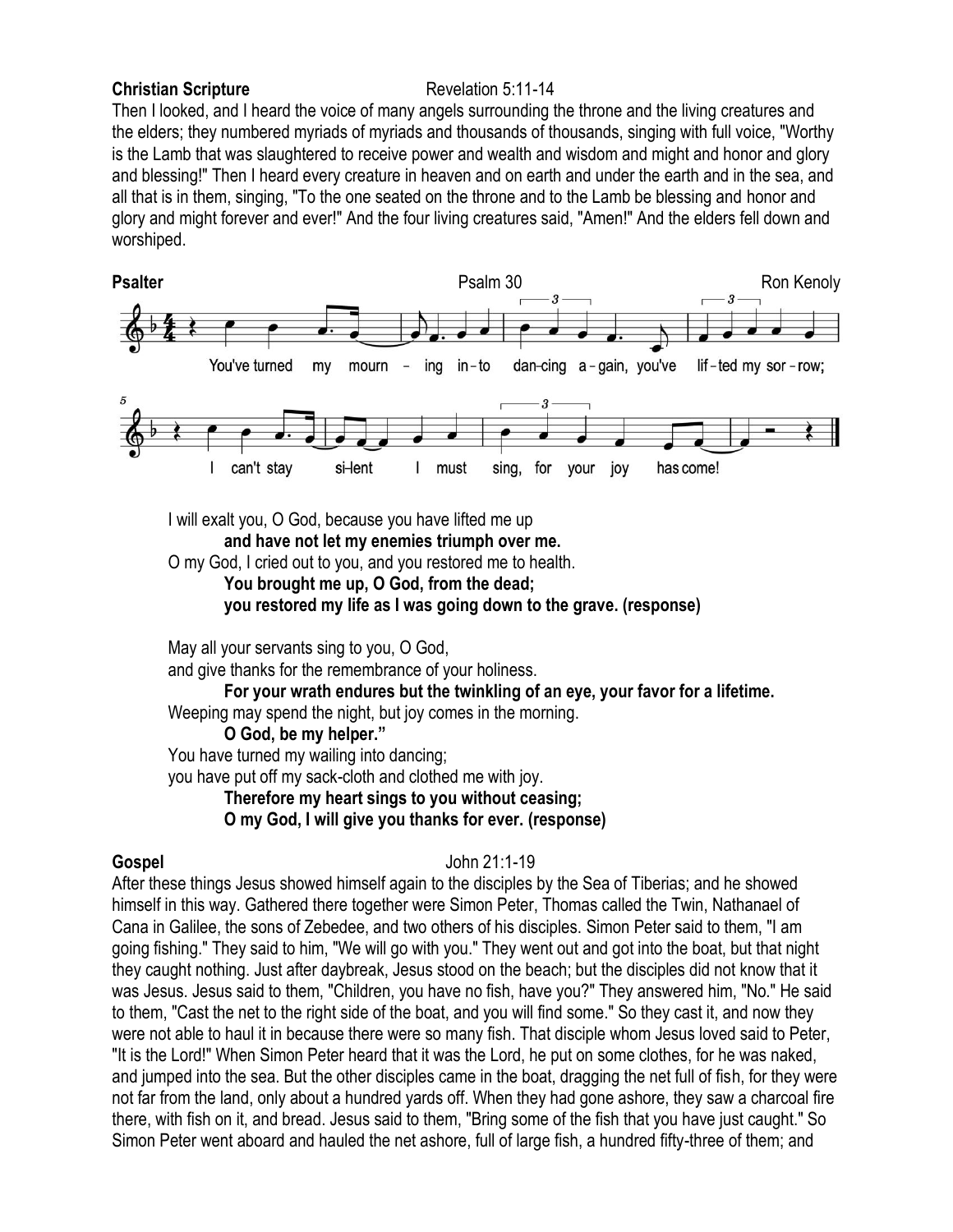though there were so many, the net was not torn. Jesus said to them, "Come and have breakfast." Now none of the disciples dared to ask him, "Who are you?" because they knew it was the Lord. Jesus came and took the bread and gave it to them, and did the same with the fish. This was now the third time that Jesus appeared to the disciples after he was raised from the dead. When they had finished breakfast, Jesus said to Simon Peter, "Simon son of John, do you love me more than these?" He said to him, "Yes, Lord; you know that I love you." Jesus said to him, "Feed my lambs." A second time he said to him, "Simon son of John, do you love me?" He said to him, "Yes, Lord; you know that I love you." Jesus said to him, "Tend my sheep." He said to him the third time, "Simon son of John, do you love me?" Peter felt hurt because he said to him the third time, "Do you love me?" And he said to him, "Lord, you know everything; you know that I love you." Jesus said to him, "Feed my sheep. Very truly, I tell you, when you were younger, you used to fasten your own belt and to go wherever you wished. But when you grow old, you will stretch out your hands, and someone else will fasten a belt around you and take you where you do not wish to go." (He said this to indicate the kind of death by which he would glorify God.) After this he said to him, "Follow me."

# **Reflection**



## **Prayers of the People and the Prayer of Jesus**

For the Church: that empowered by the Holy Spirit, we may give convincing witness to the freeing and healing power of the Risen Christ

For our families: that mealtimes spent together may be times of nourishment, healing, reconciliation, and encouragement of one another

For a spirit of openness and acceptance: that we may welcome the stranger and immigrant into our communities and help them to build a new life

For all who earn their living on the seas: that God will protect them from harm and increase the quality and quantity of fish for the good of the human family

For insight and courage: that we may bring the witness of the Gospel to the social and political issues of our day and that the Spirit will give us words to effectively communicate the truth

For Peace: that God will turn hearts from violence, open minds to the pain that it causes, and open new opportunities for dialogue and understanding

> *Please pray the Prayer of Jesus in whatever language is most comfortable for you. The following are offered as examples…* **Our Father/Mother/Creator,**

**who art in heaven, hallowed be thy name.**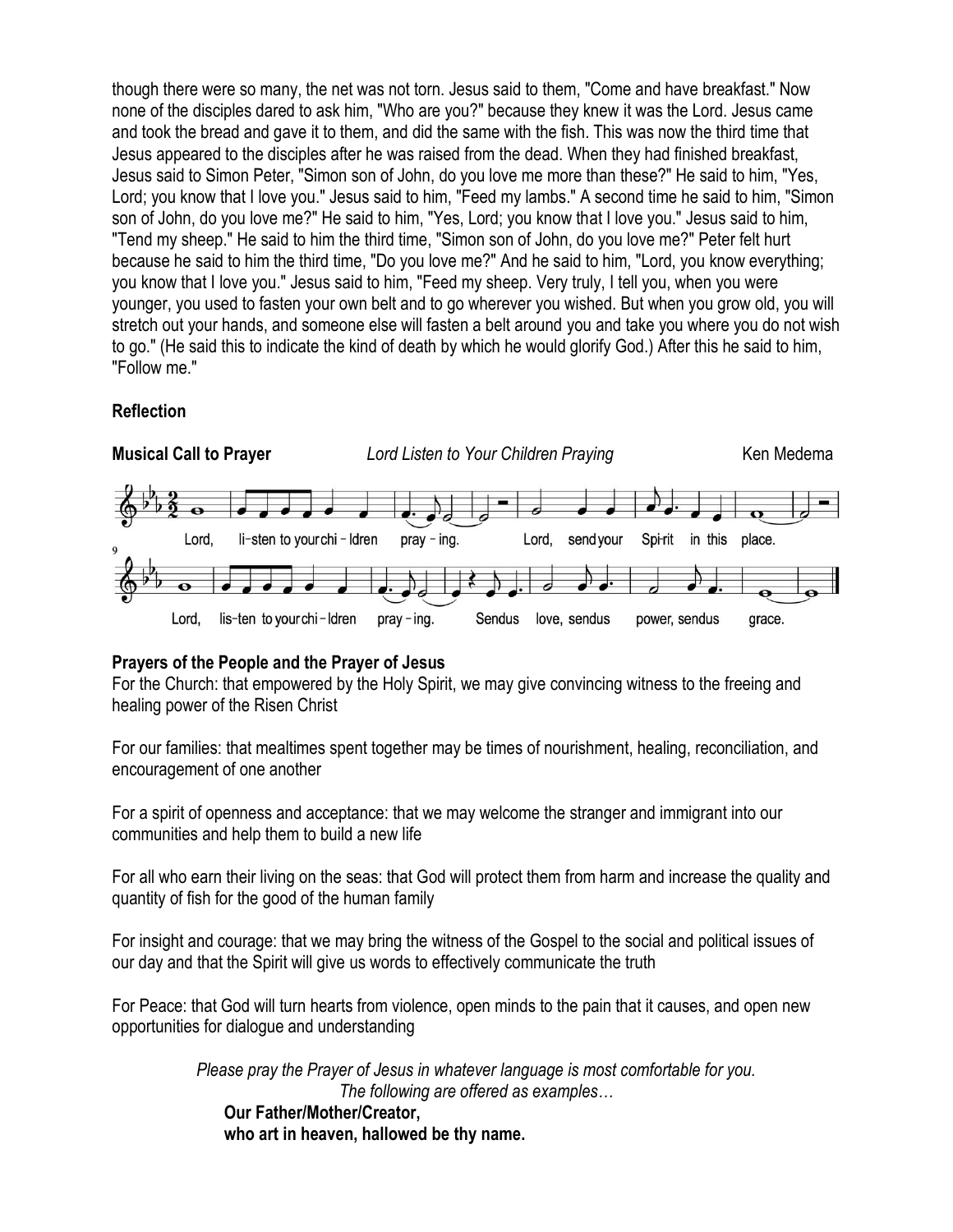**Thy kingdom come. Thy will be done on earth, as it is in heaven. Give us this day our daily bread, and forgive us our debts/sins/trespasses, as we forgive our debtors/those who sin/trespass against us. And lead us not into temptation, but deliver us from evil. For thine is the kingdom, and the power, and the glory, forever. Amen.**

# **Offering Hymn** *I Come With Joy* CH420 *Offerings may be placed in passed plates, mailed to: First Church of Christ in Mansfield UCC. Box 36. Mansfield Center, CT 06250, or given online at [www.myfcc.info](http://www.myfcc.info/)*



### **Prayer of Dedication**

**Lord Jesus, you break bread and we recognize you; you are the fire that burns within us. Use us and these gifts to light the world. Amen.**

### **The Prayer of Great Thanksgiving**

God is with you.

**And also with you.**

Open up your hearts.

**We open them up to God and one another.**

Let us give thanks to the Lord our God.

**It is right to give our thanks and praise.**